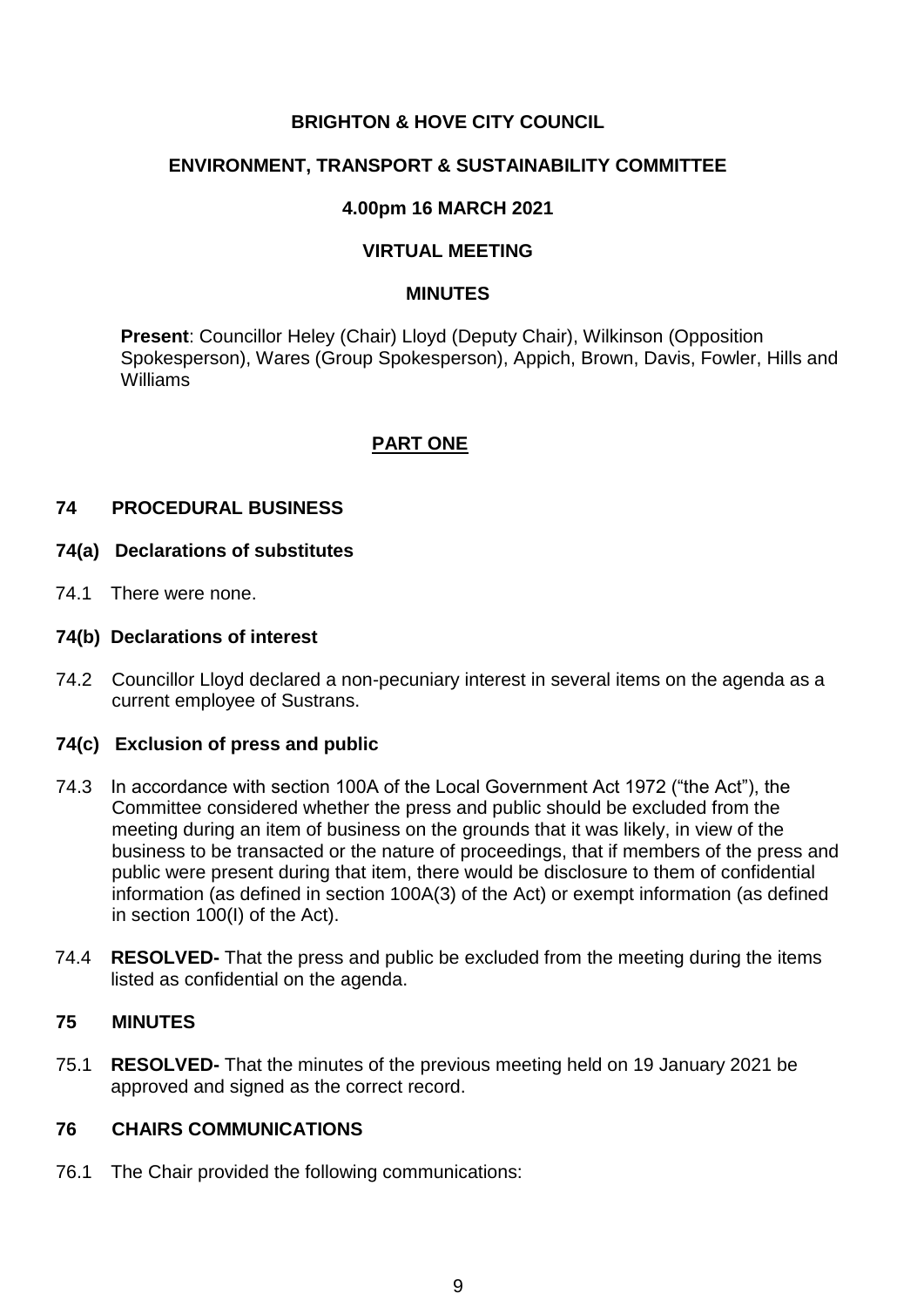"As you know, we've got £2.37m of central government funding for local walking and cycling schemes, through the Active Travel Fund. Consultation for the schemes took place from 1st Feb to 14th March according to the Consultation Plan agreed by this committee in December. Initial results show nearly 5,000 responses to the consultation survey, we've also had great feedback through various stakeholder sessions, and It's also been great to see the feedback from the various focus groups that were held, including with young people, members of the disabled community, and older people – as we know that improving transport infrastructure for all users really impacts on social equality

Thank you to everyone who has had their say on this. This was not a referendum, which I know some people wanted – but we followed the government guidance and the feedback is valuable and will help inform the way forward. The feedback is now being analysed in detail and will be reviewed by this committee in June. Massive thanks go to Laura Wells, Mark Prior and everyone in transport for running such a thorough consultation".

# **77 CALL OVER**

- 77.1 The following items on the agenda were reserved for discussion:
	- Item 80: City Environment Modernisation Update
	- Item 82: Pots, Tubs & Trays Recycling
	- Item 83: 2030 Carbone Neutral Programme
	- Item 84: 2021/22 Local Transport Plan Capital Programme
	- Item 85: Hanover Low Traffic Neighbourhood Pilot Scheme Development
	- Item 89: Parking Scheme Update report
	- Item 90: Parking Enforcement Procurement Strategy
- 77.2 The Democratic Services Officer confirmed that the items listed above had been reserved for discussion and that the following reports on the agenda with the recommendations therein had been approved and adopted:
	- Item 81: Pesticide Reduction and Weed Management
	- Item 86: Valley Gardens Phase 3 Project Update
	- Item 87: Rottingdean High Street AQMA ETRO Extension
	- Item 88: Well Managed Highway

# **78 PUBLIC INVOLVEMENT**

### **(B) PUBLIC QUESTIONS**

- **(1) Air Quality**
- 78.1 Imogen Casebourne put the following question:

"Following the Ella Kissi Debrah case, the potential consequences of air pollution arising from heavy traffic have become even clearer. I know that Brighton & Hove City Council has taken steps to monitor air quality in some sites across the city. Has any air quality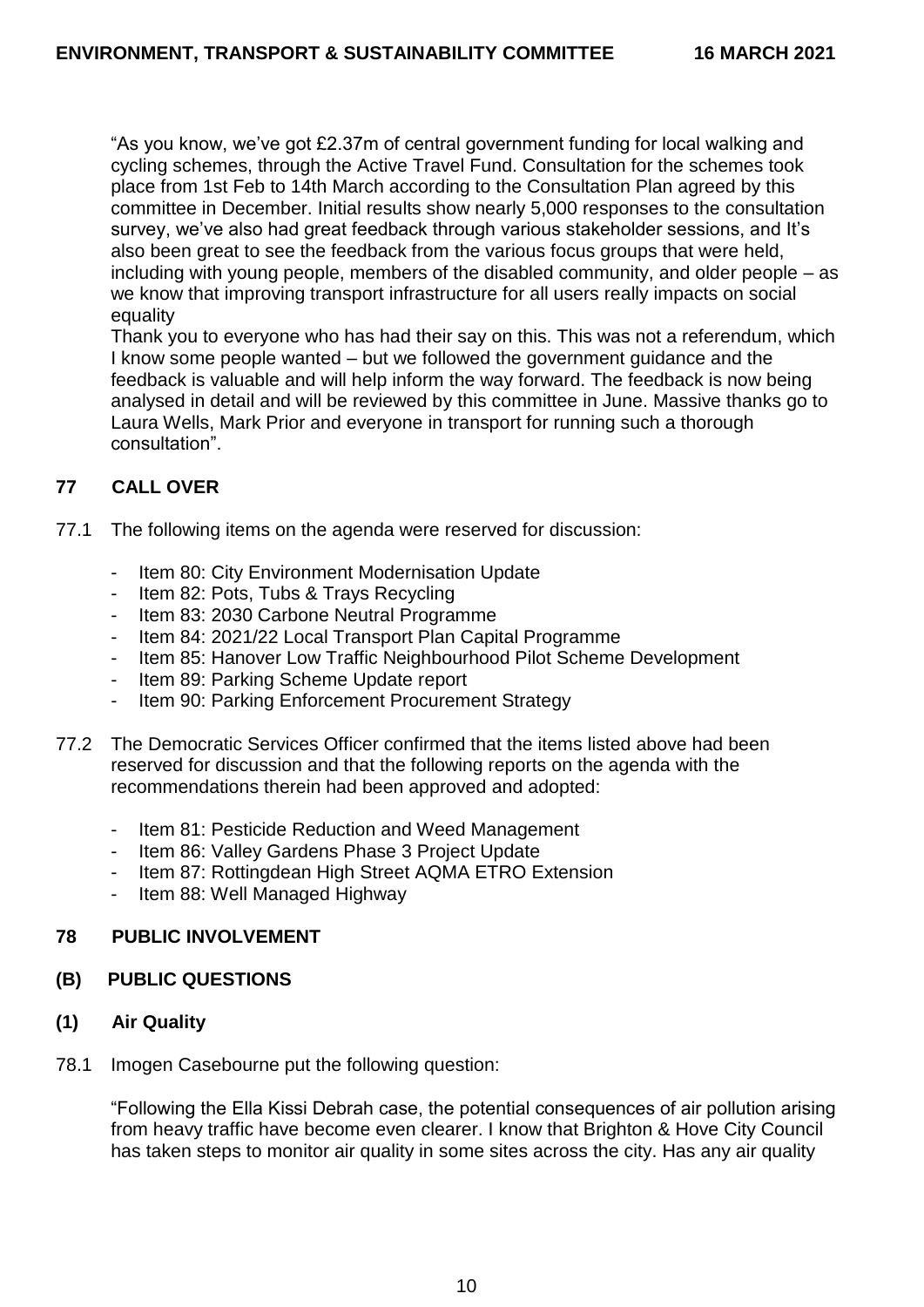monitoring been undertaken at the junction of Roedean Road, Wilson Avenue and the Marina slip road?"

78.2 The Chair provided the following reply:

"Thank you for your question, and for mentioning Ella Kissi Debrah. Her death and subsequent inquest has shocked many people, and I hope that her legacy will be local authorities and the Government taking much stronger action to improve air quality and prevent further deaths. We have to remember that more than 50 people die in our city because of air pollution.

Brighton & Hove assesses airborne pollution levels throughout the city with a computerbased model, taking account of transport, commercial and domestic emissions, we also sample air quality and monitor a number of specific locations across the City. Air quality has been monitored close to Marina Way slip road, Wilson Avenue and Roedean Road. The traffic signals have been upgraded and are now able to adapt to traffic flows that will reduce delays and congestion. This will reduce emissions at the junction. Nitrogen dioxide was found to be low enough to easily meet air quality standards at this location. Prevailing air quality in this part of East Brighton is cleaner and healthier than most urban areas.

We need to do more as a city to tackle this life-threatening issue though. We have proposed a city wide ultra-low emission zone and wider active travel networks that we hope to continue to get support with advancing, and I've also recently asked officers to look into strengthening our smoke control areas".

Again, thank you for the question and for reminding the committee of the life and death issue of toxic air pollution".

78.3 Imogen Casebourne asked the following supplementary question:

"I'm concerned with more homes at the Marina plus potentially 700 hundred units at the Gasworks site, I've heard there could be an estimate 4000 people living in the area and even if 60% of those new people drive, that could be 2400 new cars on the road at peak times. I was wondering what steps the council intend to take to prevent the air quality in this area dropping as a result of those changes?"

78.4 The Chair provided the following reply:

"Things relating to planning and development should be referred to TECC Committee so you might want to ask the question there if you haven't already. From a transport perspective, we're really keen to continue or work with promoting public transport and active travel in all areas of the city so hopefully that will continue to progress and impact that part of the city too".

# **(2) Pavement Tarmac**

78.5 David Wilson put the following question:

"I understand that the council's policy is to replace grooved pavement slabs with tarmac when works by a utility company necessitate the pavement being dug up. This has happened on Falmer Avenue in Saltdean which is a very steep road. The tarmac is slippery when we have frosty / icy weather and is a health and safety issue for residents. One resident has already fallen and been injured.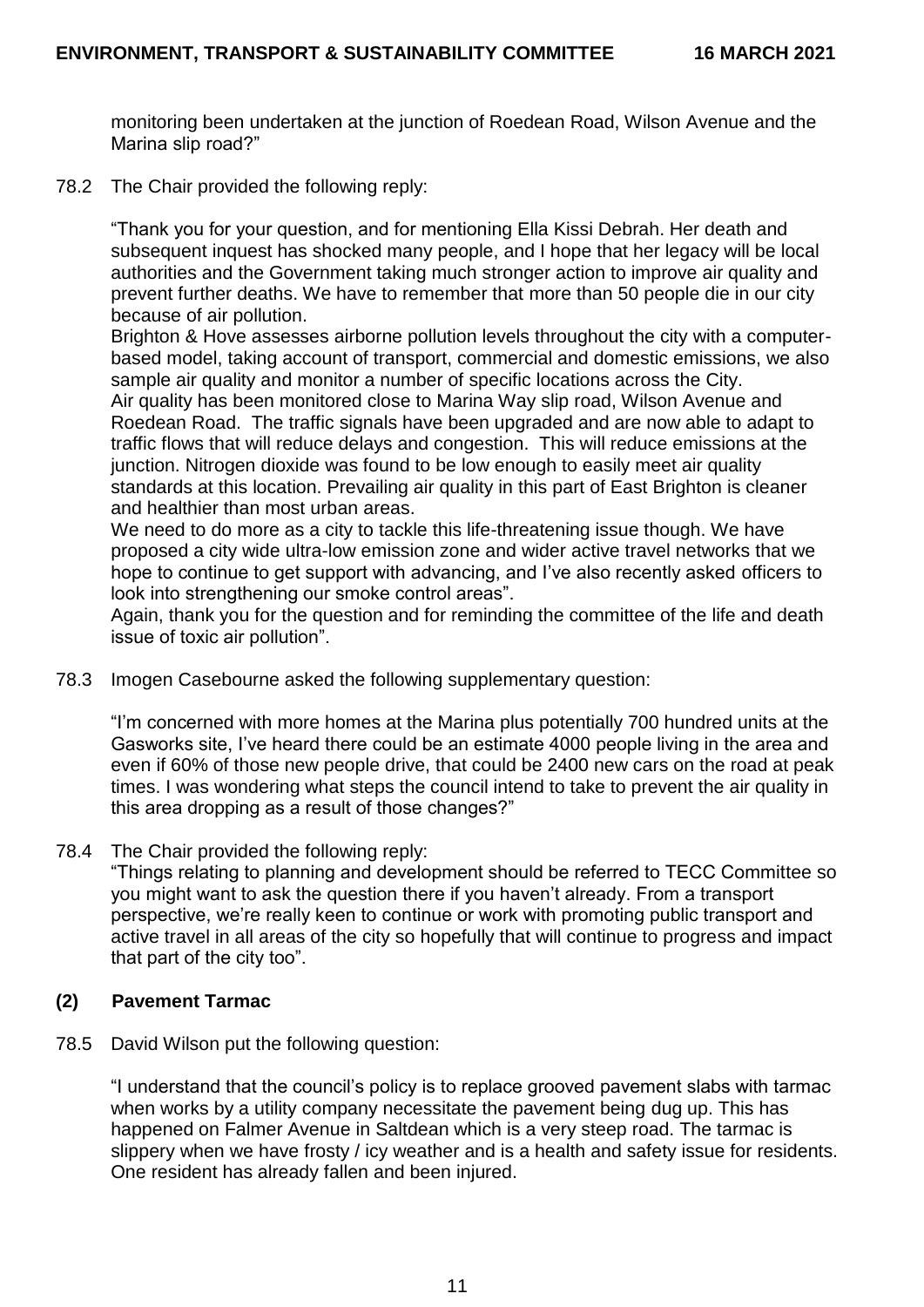Will the council come and inspect in frosty / icy weather and commission the appropriate modifications to bring the pavement back into full use?"

78.6 The Chair provided the following reply:

"A utility is required to re-use the existing unbroken slabs when reinstating excavations following their works. However, where there is pre-existing damage to the slabs, the council is required to pay for the replacements.

In the case of Falmer Avenue, Saltdean, a large number of slabs were already broken due to vehicle overrun on the footway, and an area of slabs had already been replaced with tarmac during previous maintenance works.

Where slabs are damaged by vehicle overrun it is common practice to replace those slabs with tarmac when maintenance is required. This is because tarmac is more resilient and therefore future maintenance work is minimised, reducing the maintenance bill. Due to the pre-existing damage on Falmer Avenue, it was agreed that the reinstatement could be carried out in tarmac, to match the previous works. This also saved the council vital funds as we did not have to provide a large number of new slabs which it appeared likely would soon be damaged by the continuing vehicle overrun. Both surfaces can become slippery in frosty conditions, but I'm happy to ask someone to come an inspect the area on a frosty day to see if anything else can be done".

78.7 David Wilson asked the following supplementary question:

"Since then, we've seen in Saltdean some new slabs being replaced for old slabs. In the future, can we ask the council to look at a more environmentally friendly option?"

78.8 The Chair provided the following reply:

"I was recently hearing about some environmentally friendly road surfacing. We are really open to looking at alternatives".

# **(3) Coastal Erosion**

78.9 Stephen Grant put the following question:

"In some places the A259 between Saltdean and the Marina is only about ten yards from the cliff edge. The undercliff walk was closed recently following some small rock falls. What steps (short and long term) are being taken to prevent further erosion of the cliffs to ensure that the coast road remains viable in the future?"

#### 78.10 The Chair provided the following reply:

"The geology of the chalk cliffs adjacent to the A259 between Brighton Marina and Saltdean changes from the finer silt like material of a raised beach in the west, to the larger, solid chalk cliff faces in the east.

The primary form of erosion protection along this section of coastline is the undercliff walk seawall, which protects the bottom of the cliffs from coastal erosion.

In additional to the seawall, work to protect the cliffs from further erosion has included trimming and cutting back of the cliff edge to a shallower angle to reduce the risk of rock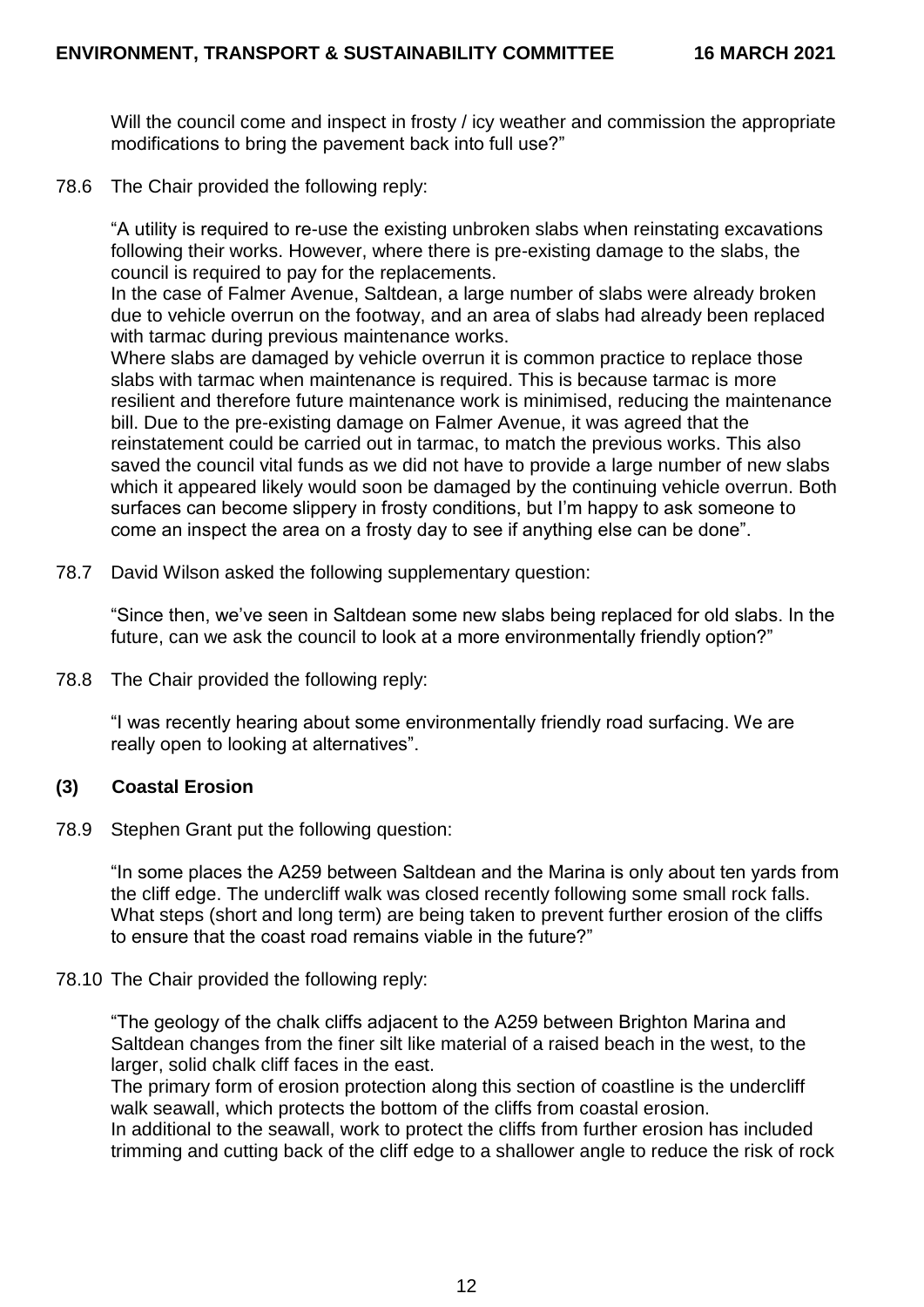falls, rock anchoring and steel mesh installed in areas that were considered the most vulnerable.

The council undertakes regular visual inspection of the cliffs and maintenance to the existing coastal protection assets.

The management of the City's coast is in line with the adopted policies included with the Beachy Head to Selsey Bill Shoreline Management Plan.

For sections of coastline within the City's boundaries, the adopted policies for the next 100 years is Hold the line until year 50 and then Monitor, Manage and Review from year 50 to 100".

78.11 Stephen Grant asked the following supplementary question:

"Because the Undercliff was closed, I never had chance to take a look at how serious the rockfall was. My understanding is that it was actually caused by a combination of very wet weather and frost and because the chalk is naturally friable, that is why there was a fall. I'm not sure that answer deals with the separate issue of frost and wet weather?"

78.12 The Chair stated that a written reply would be provided after the meeting.

# **(4) East Brighton Park**

78.13 Amelie Byford-Winter put the following question:

"I've been going to East Brighton park all my life it is a really good park. I just think it needs more things in it like an outdoors gym and some more play equipment and a skate park because it is quite boring for kids and it would help more people come to East Brighton park and the beach down this end. It would also be great after covid! Could you please use the money you have for the park for more things for kids? I don't mind going door to door to see what people want if that would help?"

78.14 The Chair provided the following reply:

"Firstly, it's really great that you have taken the time to come to this evening's meeting to ask about the future of East Brighton Park.

We feel that it's really important that we listen to all park users whenever we're considering how to spend money on a park. This should include listening to young people using the park now, like you!

Over the last 12 months £50,000 was invested at East Brighton Park making the entrance more accessible for people walking, people cycling, and vehicles. We also recently extended the cycle hire scheme to the park which you might have noticed. You may know that Cityparks, the council team who manage our parks, have put aside a lot of money to invest in the 45 playgrounds across the city, which includes £45,000 for East Brighton Park.

Our Playground Officer would really like to engage with you and the local community to guide how this money is spent. It is likely to include providing playground equipment for children between the 2-14 years of age, also with a focus on young adults and Special Educational Needs/Disabilities.

I'd be really happy to set up a meeting for you to get involved.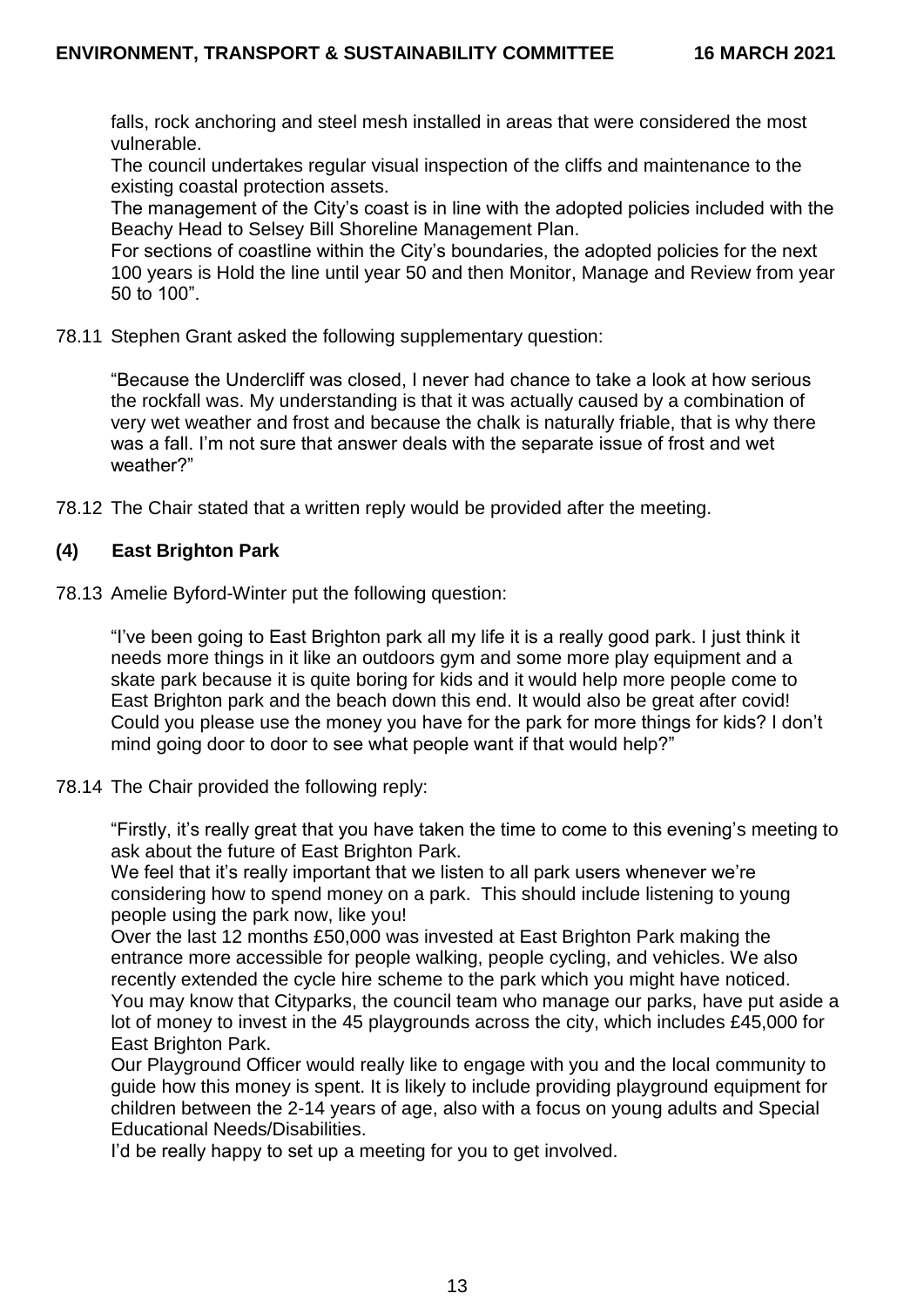I hope this demonstrates our commitment to the East Brighton Park community and we thank you again for your questions".

# **79 MEMBER INVOLVEMENT**

### **(B) WRITTEN QUESTIONS**

### **(1) Climate Neutrality Progress Update**

#### 79.1 Councillor Nemeth put the following question:

"A 'climate emergency' was declared by Brighton & Hove City Council in December 2018 and a Carbon Neutral 2030 Working Group was set up not long afterwards. Would the Chair, in her capacity as head of sustainability for the city, state the percentage of net carbon dioxide emissions that have been cut since the inception of the project?"

### 79.2 The Chair provided the following reply:

"The city council declared a Climate Emergency in December 2018 and the cross-party Member Working Group was formally established in December 2019.

The council's target is to become a carbon neutral city by 2030 and the council reports annually on carbon dioxide emissions from the city.

The city data comes from the Government's annual statistical release on carbon emissions by local authority, which is released 2 years in arrears.

Therefore in 2020, the latest figures available were from 2018. When the next round of statistics become available in July 2021, they will be for 2019. This time lag in the data means that unfortunately it is not possible to provide the figures requested for the whole city.

However, it is possible to report on carbon dioxide emissions from the council's own corporate property and emissions. In 2019/20, carbon emissions were reduced by 9.9% compared to 2018/19, thanks to projects such as modernisation of street lighting, decommissioning of out of date oil boilers in council property, and increased investment in solar panel installations.

The council is introducing a new Key Performance Indicator on progress towards the city-wide 2030 Carbon Neutral target, showing the annual percentage change in greenhouse gas emissions (which includes carbon dioxide and other gases). This KPI will be reported for the first time in 2021".

79.3 Councillor Nemeth asked the following supplementary question:

"I sit on the KPI Working Group and there is a carbon emissions indicator proposed. However, the 2030 target isn't just about emissions, it's about capturing storage. Can I ask how the net figure will be reported on?"

79.4 On behalf of the Chair, the Executive Director, Economy, Environment & Culture gave the following reply:

"I'm happy to come back to you with the details as it's a technical question and I want to get it accurate".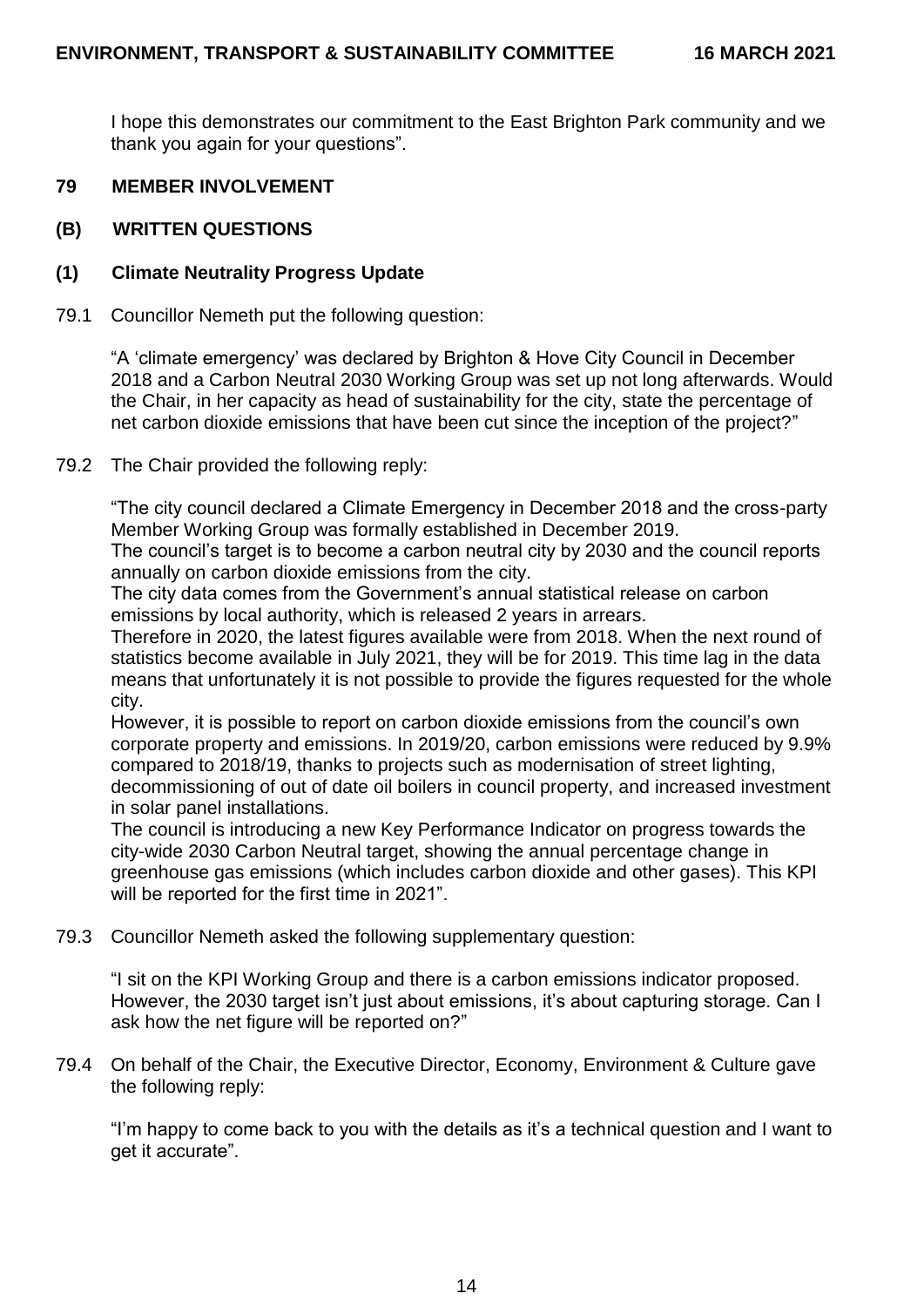# **(2) Tamarisks on Duke's Mound**

79.5 Councillor Nemeth put the following question:

"The Council's 'Carbon Neutral 2030' logo appears on material promoting the removal of the popular tamarisks on Duke's Mound on the Kemp Town seafront. An increase in biodiversity through the introduction of native species appears to be the principal driver behind this project. Given that there is likely to be less carbon stored at Duke's Mound in 2030 than there is now, and much carbon dioxide has been introduced into the atmosphere simply through carrying out the physical work involved in the project, how can the use of the Carbon Neutral 2030 logo on this particular project be justified?"

79.6 The Chair provided the following reply:

"In December 2018 the council declared a biodiversity emergency as well as a climate emergency. Consultation has been undertaken with Dr Kate Cole, the county ecologist and has focussed on the Black Rock Local Wildlife site which will be affected as a result of this scheme and which the wider ecology strategy is designed to compensate for. It will also deliver many other benefits in the wider area to benefit native species and improve the public realm.

Tamarisk is a non-native and invasive species that inhibits growth of other plants and shrubs, creating a monoculture. Whilst there will be some initial limited release of carbon as the tamarisk is removed, restored grassland has been shown to have a 70% higher rate of carbon sequestration than monoculture. Therefore, in the long term the improved landscape will offer new opportunities for sequestration of carbon into the soil. The Biodiversity Net Gain (BNG) calculation for the area was carried out to assess the change in biodiversity on the site pre and post-development and to assess if a significant gain of biodiversity would be achieved. Significant gain was defined as at least 10% more biodiversity unit's post-development compared with pre-development".

79.7 Councillor Nemeth asked the following supplementary question:

"I've also seen the logo being used on a council poster titled 'Air quality boost for Brighton & Hove' in relation to buses. Buses being less polluting is nothing to do with carbon reduction, so why is the logo being used for buses who's only fuel source is diesel?"

79.8 The Chair provided the following reply:

"As far as I know, it's because the buses use cleaner engines which in the long-term, reduces carbon"

#### **(3) Volk's Railway Disabilities-friendly Carriage and Extension**

79.9 Councillor Nemeth put the following question:

"A Notice of Motion calling for various upgrades to Volk's Railway, submitted by the Conservative Group at TECC Committee on 18th November 2020, received cross-party backing. It included calls for signage, a new platform, a shelter, a disabilities-friendly carriage and an extension towards the Marina. A Budget Amendment calling for a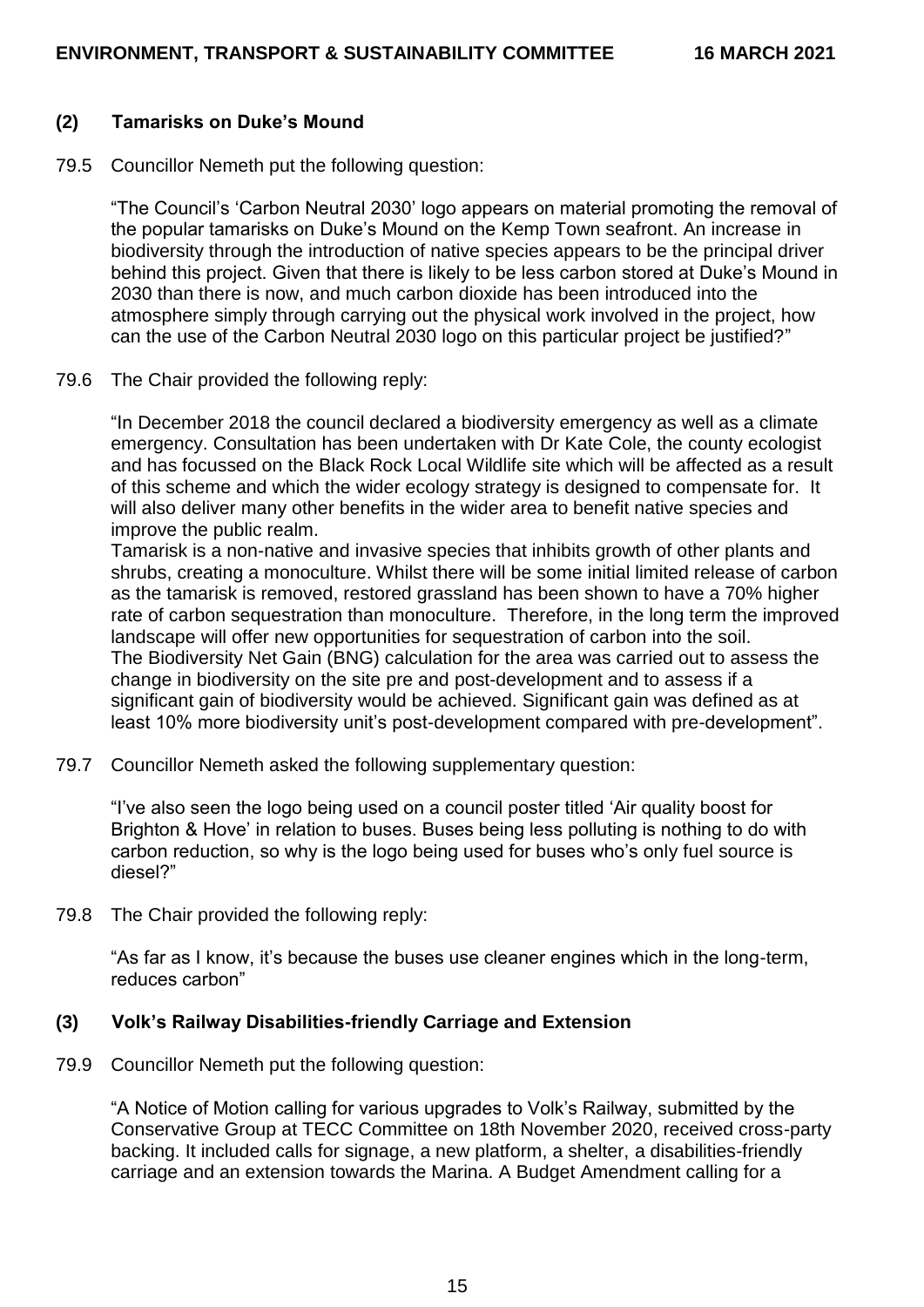£500,000 investment in the carriage, submitted by the Conservative Group at Budget Council on 25th February 2021, led to the approval of £100,000 towards the project. What discussions from a transport perspective have taken place to date?"

79.10 The Chair provided the following reply:

"The proposals for the Volk's Railway are currently under consideration by the specialist Volk's staff who operate the railway.

A review of the proposals will form the basis of a future report to the TECC Committee that you are a member of. The Volk's Railway is operated as a heritage railway and a visitor attraction and therefore, discussions take place from that perspective, rather than as public transport"

# **(4) Community Tree Planting**

79.11 Councillor Nemeth put the following question:

"Will the Council honour the previous fee for the planting of street trees by community groups of approximately £400 per tree in instances where projects were launched by residents prior to the adoption of the new fee of up to £5,000 per tree?"

### 79.12 The Chair provided the following reply:

"The price of planting trees varies dramatically- the donation price of £336.53 is for planting a tree in a grass area and covers the cost of this.

It is not adequate to cover the cost of planting in the hard surface of a highway. Although costs vary a lot, the average cost of the recent street tree planting carried out across the City was just below £3000 per tree.

The reason for the difference in price is that there will be underground infrastructure beneath our highway which may need to be moved and from which tree roots may need protection.

Several organisations across the City have been fund raising for tree planting, but it is important that they agree the site and cost with officers prior to making commitments to donors.

Any joint funding of planting schemes needs to be agreed in advance and we cannot retrospectively top up the funding for a planting scheme that residents would like. Now our tree planting officers are in place we will be looking at a more flexible approach to tree donation including options to pay considerably less for smaller trees on some sites such as the woodland we are planting at Carden Park".

79.13 Councillor Nemeth asked the following supplementary question:

"If residents were quoted the earlier price, which was sometimes some years ago, would that be honoured?"

79.14 The Chair replied:

"Do you have a specific location in mind?"

79.15 Councillor Nemeth clarified: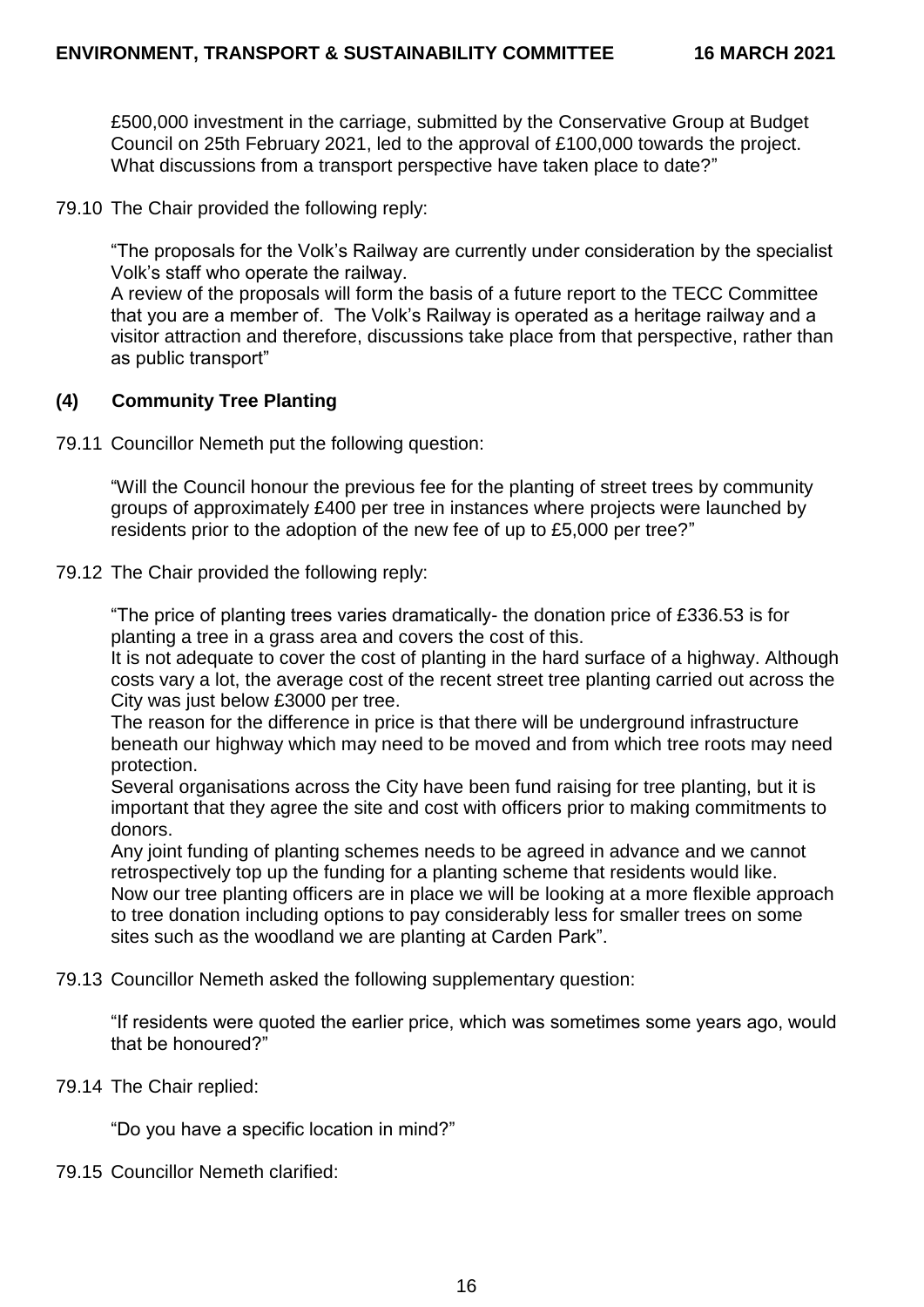"Yes, Glebe Villas"

79.16 The Chair answered:

"I think it's best that we and the affected residents discuss the matter".

# **80 CITY ENVIRONMENT MODERNISATION UPDATE**

- 83.1 The Committee considered a report of the Executive Director, Economy, Environment & Culture that provided an update on the City Environment Modernisation Programme, provided updates relating to several Cityclean service areas and sought approval to changes to the issuing of Flyering licenses across Brighton & Hove.
- 83.2 In response to a question from Councillor Fowler, the Head of Business Support & Projects explained that it was true that new markets had not been found for the recycling of the inner linings of some drink cartons however, the consultation was undertaken by central government and the council had given feedback to that end under that process.
- 83.3 In response to questions from Councillor Brown, the Head of Business Support & Projects confirmed that advice on contamination of recycling would be provided in the new information leaflets sent to residents. Progress on graffiti removal had been hindered by staff changes however, a letter would be sent in the near future to statutory undertakers updating them on updated policies on graffiti removal. In relation to staff agency costs during the pandemic, the Assistant Director, City Environment stated that this figure wasn't to hand but could be provided in writing after the meeting.
- 83.4 In response to questions from Councillor Appich, the Head of Business Support & Projects clarified that data on the review of communal bin collection was currently being gathered for the remaining wards and officers would be liaising with ward councillors, staff and unions on the findings in the near future The Head of Business Support & Projects explained that the allocation of further funding at Budget Council for flytipping prevention was relatively recent and officers were currently reviewing how best that funding could be allocation and would update Members in due course. Further, the Head of Business Support & Projects acknowledged that the current government consultation on food waste may lead to a directive mandating a collection service and that decision may come before the council's own feasibility study had been finalised.

# 83.5 **RESOLVED-**

- 1) That Environment, Transport & Sustainability Committee note the progress of the Modernisation Programme, including the updates in Appendix 1.
- 2) That Environment, Transport & Sustainability Committee delegates authority to the Executive Director – Economy, Environment & Culture to make an Order, including all necessary steps therewith, to enable the streets listed below, and the side streets leading from them, to be included within the Flyering licensing scheme; subject to no objections being received:
	- From the current boundary in the west, along the Promenade from Brunswick Square to Basin Road South, including Hove Lawns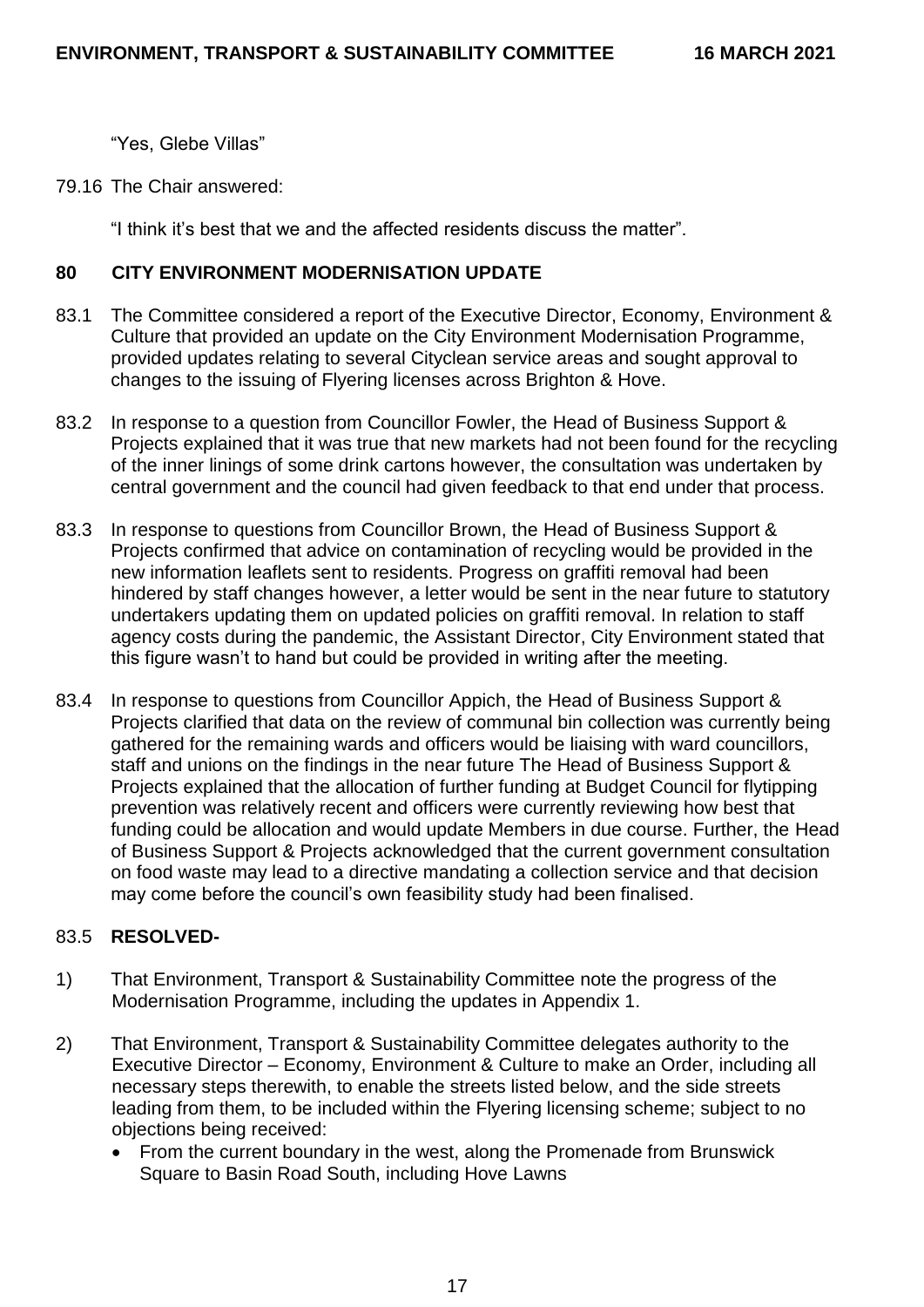- From the current boundary in the east, along Madeira Drive to Black Rock
- From the current boundary at the Western Road / Brunswick Place junction west along Western Road, onto Church Road with the junction of Sackville Road
- George Street (Hove), Blatchington Road between Haddington Close and Ventnor Villas and Goldstone Villas

In the event of any objections to the proposed Order being received, a further report shall be brought to Committee to enable the objections to be considered and for a decision as to whether the Order should be made.

# **81 PESTICIDE REDUCTION AND WEED MANAGEMENT**

# 81.1 **RESOLVED-**

- 1) That Environment, Transport & Sustainability Committee note the report.
- 2) That Environment, Transport & Sustainability Committee approve for City Environment and City Transport to explore options to reduce weed growth on footways and highways during construction works and bring a report back to Committee with findings for a decision, where appropriate.

# **82 POTS, TUBS & TRAYS RECYCLING**

- 82.1 The Committee considered a report of the Executive Director, Economy, Environment & Culture that provided information on the introduction of Pots, Tubs & Trays (PTT) into the recycling stream across Brighton & Hove and requested approval for a feasibility study to be undertaken.
- 82.2 In response to a question from Councillor Fowler, the Head of Business Support & Projects stated that the feasibility study would look at methods to minimise the risk of the contamination of unrecyclable plastic in a recycling scheme.
- 82.3 Committee members endorsed the report noting that unrecyclable plastic was a matter of concern for local residents and proposed lobbying government to enforce changes and encouraging local businesses to use recyclable items in its saleable and packaging items.
- 82.4 The Assistant Director, City Environment noted that several schemes were currently being reviewed including an accreditation scheme encouraging the reduction or eradication of plastic and a bottle deposit return scheme for businesses on the seafront.
- 82.5 **RESOLVED-** That Environment, Transport & Sustainability Committee authorises for a feasibility study to be completed on the costs to retrofit the MRF to introduce PTT recycling, including the carbon impact of the construction works, processing of the material at the MRF rather than the Energy Recovery Facility (ERF) and the additional transport of this material.

# **83 2030 CARBON NEUTRAL PROGRAMME**

83.1 The Committee considered a report of the Executive Director, Economy, Environment & Culture that sought recommendation to Policy & Resources Committee of the 2030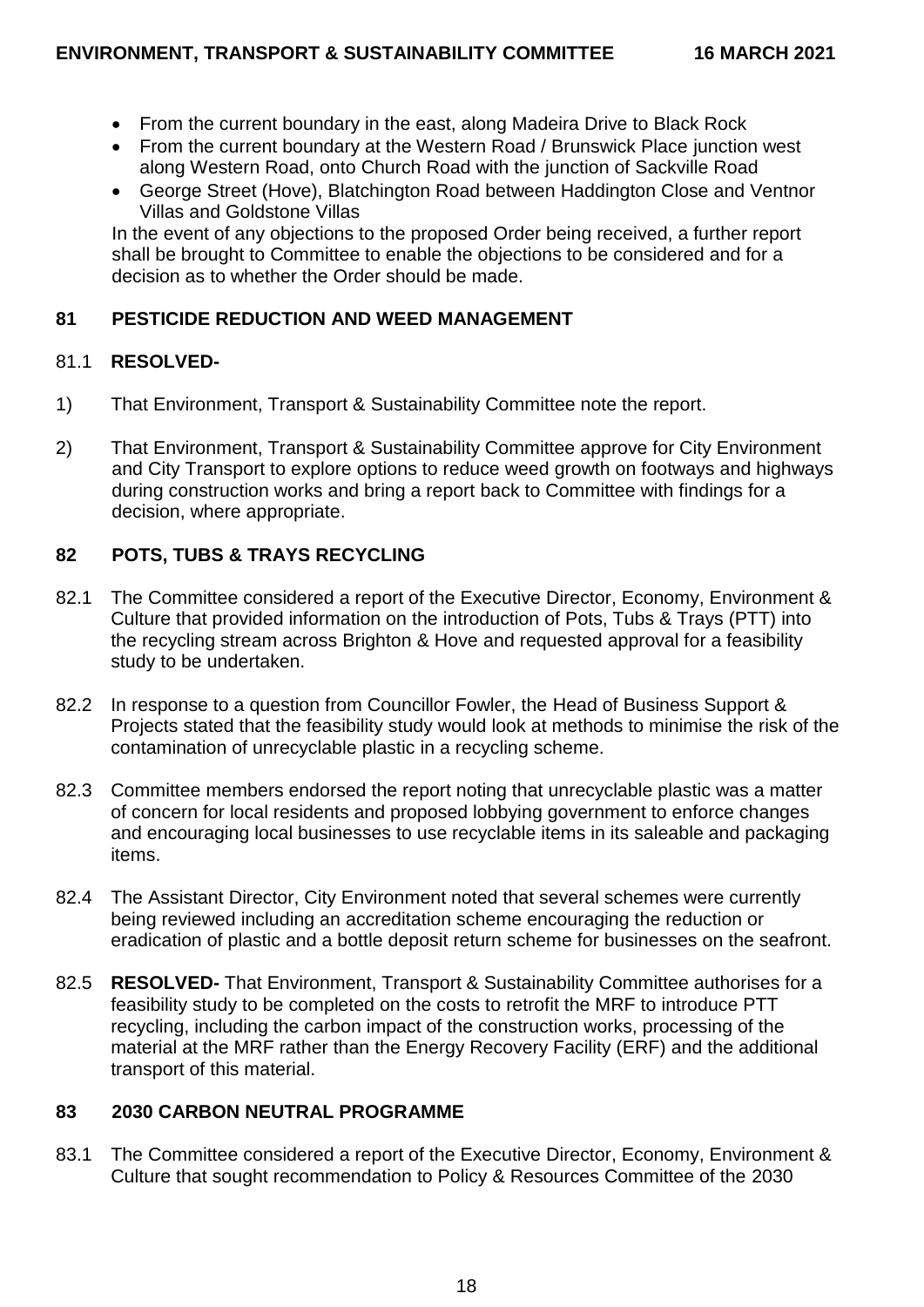Carbon Neutral Programme which is a coordinated programme of projects that aims to help the city to address the climate crisis and transition to carbon neutrality by 2030. The report also set out proposed changes to the governance of the 2030 Carbon Neutral Programme relating to the oversight of the Sustainability and Carbon Reduction Investment Fund and the Climate Assembly Action Capital Investment Fund.

- 83.2 In response to a question from Councillor Nemeth, it was explained that at the moment, carbon and other greenhouse gas emissions were measured however, the feasibility of a development plan of carbon offset projects was being considered and that would be reported on an annual basis.
- 83.3 Councillor Brown asked what progress had been made on the recommendations made by the Climate Assembly on a Park & Ride scheme and the need for a reliable and regular bus service in the outlier areas of the city.
- 83.4 The Chair responded that finding an adequate Park & Ride site had been a significant problem for successive council administrations and any suggestions on feasible sites would be welcomed. Further, the Chair stated that congestion in the city by private vehicles meant that bus services were not as reliable as they could be.
- 83.5 The Committee members welcomed and commended the report, collectively stating that they were very pleased to make the first stage in a step change for the city.

# 83.6 **RESOLVED-**

That the Environment, Transport & Sustainability Committee:

- 1) Recommends the 2030 Carbon Neutral Programme to Policy & Resources Committee for approval
- 2) Recommends to Policy & Resources Committee that the oversight of the Sustainability & Carbon Reduction Investment Fund (SCRIF) is transferred from the cross-party SCRIF Member Oversight Group (MOG) to the cross-party 2030 Carbon Neutral Member Working Group, and the SCRIF MOG is stood down.

# **84 2021/2022 LOCAL TRANSPORT PLAN CAPITAL PROGRAMME**

- 84.1 The Committee considered a report of the Executive Director, Economy, Environment & Culture that requested recommendation to the Policy & Resources Committee of the 2021/22 Local Transport Plan (LTP) capital programme budget of £4.538 million.
- 84.2 In response to a question from Councillor Fowler, it was confirmed that in broad terms, the Bikeshare scheme was under a process of reprocurement including the provision for e-bikes and expansion of the scheme across the city and Greater Brighton region.
- 84.3 In response to an observation by Councillor Brown relating to the low figure allocated to pedestrian crossings, it was explained that the £25k identified would supplement the previous years' funding that was not fully spent.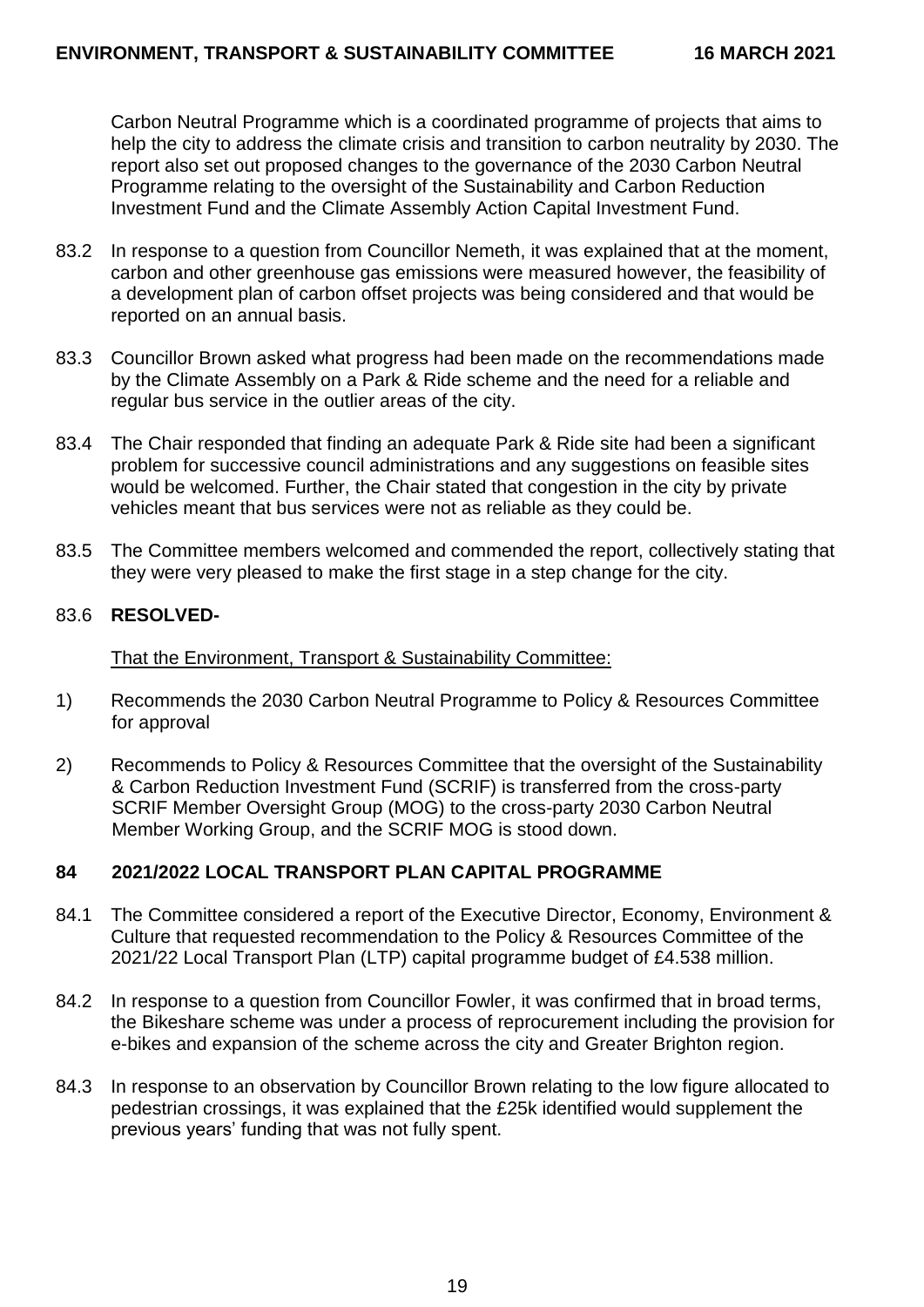84.4 In response to questions from Councillor Appich, it was explained that the use of the term 'targeting' was in a general sense as each of the workstreams would have different processes associated. In relation to Sackville Road, the investment in this area had been delivered through the Access Fund and the detail of that project could be provided in writing subsequent to the meeting. In response to the query raised on interchange facilities at paragraph 3.20 of the report, it was explained that this related to cycle and motorcycle parking and improvements to accessible bus stops based on requests received from residents. It was further explained that Section 106 funding could only be used for the specified items identified in the agreement.

# 84.5 **RESOLVED-**

# *That the Environment, Transport & Sustainability Committee:*

- 1) Recommends that Policy & Resources Committee agrees the 2021/22 Local Transport Plan capital programme budget allocation of £4.538 million, as set out in Appendix 1 of this report.
- 2) Requests that a further report be brought back to a future meeting of this committee in order to consider and agree the detailed allocation of the £3.9 million Sustainability & Carbon Reduction Investment Fund [SCRIF] budget to transport projects and programmes, as summarised in paragraphs 3.8 and 3.9 and Appendix 1 of this report.

# **85 HANOVER LOW TRAFFIC NEIGBOURHOOD PILOT SCHEME DEVELOPMENT**

- 85.1 The Committee considered a report of the Executive Director, Economy, Environment & Culture that provided an update on the initial Hanover Low Traffic Neighbourhood (LTN) Pilot project planning stage, which will enable officers to continue to engage with the community and stakeholders.
- 85.2 Councillor Appich moved a motion to add a recommendation 2.3 and 2.4 as shown in bold italics below:
	- *2.3 That officers explore options for other Low Traffic Neighbourhood schemes and suitable complimentary measures across the city, and begin work with member oversight on a wider Low Traffic Neighbourhood delivery strategy for the city, to come back before the Environment, Transport & Sustainability Committee for approval.*

### *2.4 That these options be explored in conjunction with the recommendations of the Community Wealth Building Members' Working Group, as agreed by Full Council on 22 October 2020.*

- 85.3 Councillor Wilkinson formally seconded the motion.
- 85.4 The Chair stated that the Green Group welcomed the motion and the ambition was to for an expansion of LTN across the city. The Chair provided a reminder that the Hanover project was still a pilot and that differing rules for new LTN schemes would be needed according to the layout of the specific area.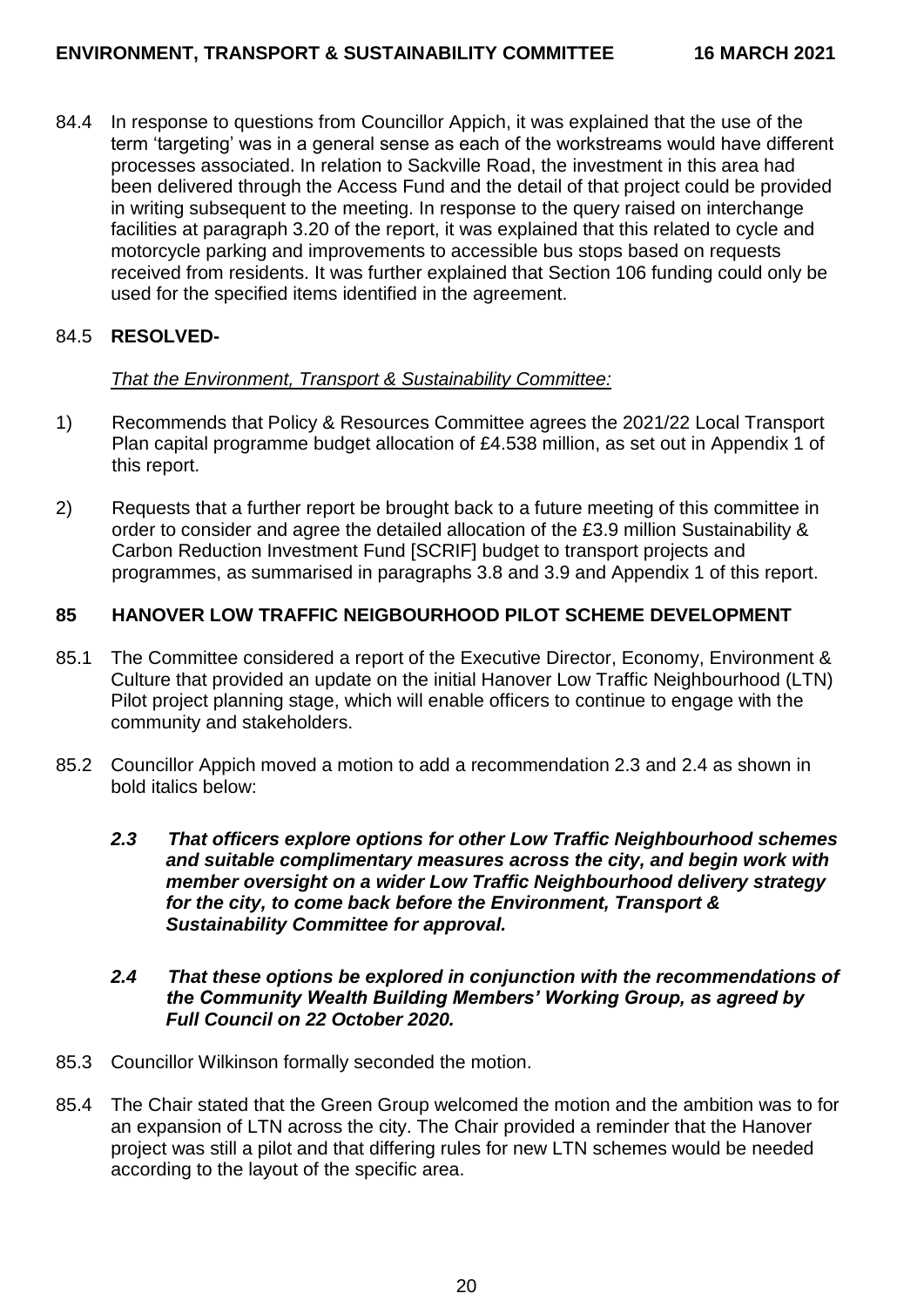- 85.5 The Chair then put the motion to the vote that passed.
- 85.6 The Chair then put the recommendation as amended to the vote that were agreed.

### 85.7 **RESOLVED-**

- 1) That the Committee welcomes the progress that has been made since the Hanover Action deputation was received, through the continued engagement with the local community, in the development of this pilot project.
- 2) That the committee notes the proposed Low Traffic Neighbourhood funding allocation for 2021/22 in the Local Transport Plan capital programme and requests a further report following completion of the initial project planning, and options identification stages.
- 3) That officers explore options for other Low Traffic Neighbourhood schemes and suitable complimentary measures across the city, and begin work with member oversight on a wider Low Traffic Neighbourhood delivery strategy for the city, to come back before the Environment, Transport & Sustainability Committee for approval.
- 4) That these options be explored in conjunction with the recommendations of the Community Wealth Building Members' Working Group, as agreed by Full Council on 22 October 2020.

### **86 VALLEY GARDENS PHASE 3 PROJECT UPDATE**

### 86.1 **RESOLVED-**

- 1) That the Committee notes the outcome of the most recent public consultation and stakeholder engagement as set out within Appendices 1 and 2 of this report.
- 2) That the Committee requests that the detailed scheme design for Valley Gardens Phase 3 is brought to Committee for approval in 2021 following officers' consideration of the public consultation and Stakeholder engagement responses.

# **87 ROTTINGDEAN HIGH STREET AQMA ETRO EXTENSION**

#### 87.1 **RESOLVED-**

- 1) That the committee notes the sealing of TRO-30-2019 making a right turn ban from the eastern end of West St, Rottingdean a permanent feature.
- 2) That the committee agrees a further period of up to 18 months from 24 April 2021 in order to continue to monitor and assess the air quality impacts on the lower High Street.
- 3) That the committee agrees to the development of a further proposal for a left turn ban from Park Road onto Rottingdean High Street before the expiry of the extended 18 month monitoring period.

#### **88 WELL MANAGED HIGHWAY**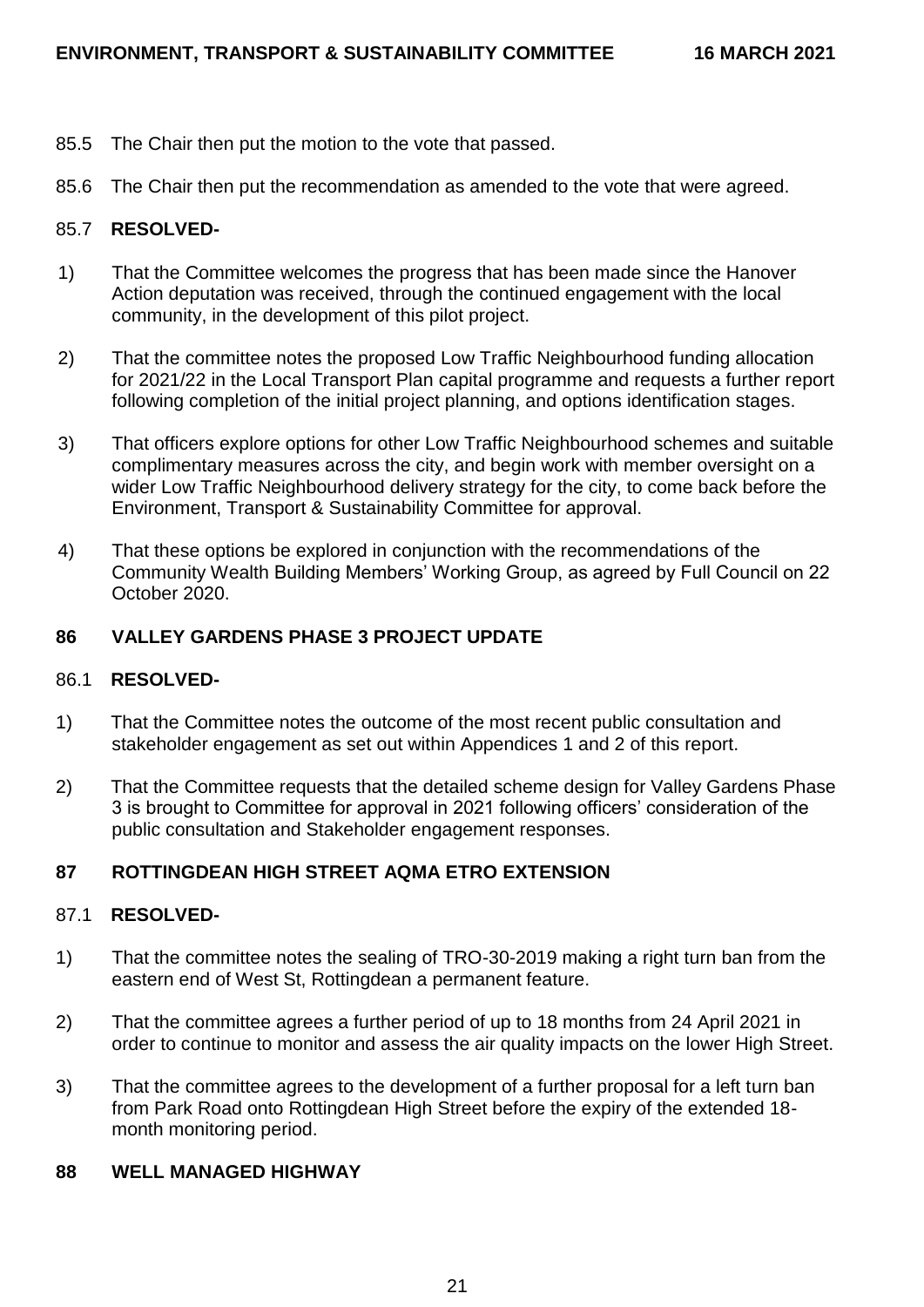88.1 **RESOLVED-** That the Committee endorse the updated Brighton & Hove City Council's Strategy for Well Managed Highway Infrastructure (Appendix 1) and Safety Maintenance Policy (Appendix 2).

# **89 PARKING SCHEME UPDATE REPORT**

- 89.1 The Committee considered a report of the Executive Director, Economy, Environment & Culture that provided an update on the progress of recent resident parking scheme consultations and reviews.
- 89.2 Councillor Lloyd thanked officers for their work on Hazeldene Meads and relayed that residents were delighted with the outcome.
- 89.3 Councillor Brown stated that it was illogical that Hazeldene Meads was proposed to be part of Zone P and it made more sense that it joined the Zone A scheme.
- 89.4 In relation to recommendation 2.4, Councillor Wilkinson stated that he understood that there were complexities in the Beaconsfield Road and Southdown Avenue and if problems materialised, the South Portslade ward councillors hoped the scheme could be reviewed in 6 months with feedback from residents.

# 89.5 **RESOLVED-**

- 1) That the committee agree that no changes are required to the days and times of operation in Hove Park Zone P. Minor changes to parking are being considered and if changes are required will be included in a future Traffic Regulation Order.
- 2) That Committee approves that Hazeldene Meads and The Beeches join existing Hove Park Zone P parking scheme (light touch 9-10 & 1-2 Monday - Sunday) and that this proposal be progressed to the detailed design. All comments will be reported back to a further Environment, Transport and Sustainability Committee.
- 3) That the Committee having taken account of all duly made representations and comments, agrees that the following Traffic Regulation Orders are approved and the South Portslade area (Zone X) proceeds to the implementation stage.
	- **BRIGHTON & HOVE VARIOUS CONTROLLED PARKING ZONES** CONSOLIDATION ORDER 2018 AMENDMENT ORDER 202\* (TRO-33A-2020)
	- BRIGHTON & HOVE OUTER AREAS (WAITING, LOADING AND PARKING) AND CYCLE LANES CONSOLIDATION ORDER 2018 AMENDMENT ORDER NO.\* 202\* (TRO-33B-2020)

# **90 PARKING ENFORCEMENT PROCUREMENT STRATEGY**

90.1 The Committee considered a report on the Executive Director, Economy, Environment & Culture that presented the findings of the independent consultants engaged to evaluate procurement options for the parking enforcement contract and associated services, including in-house and made recommendation that a preferred option be approved.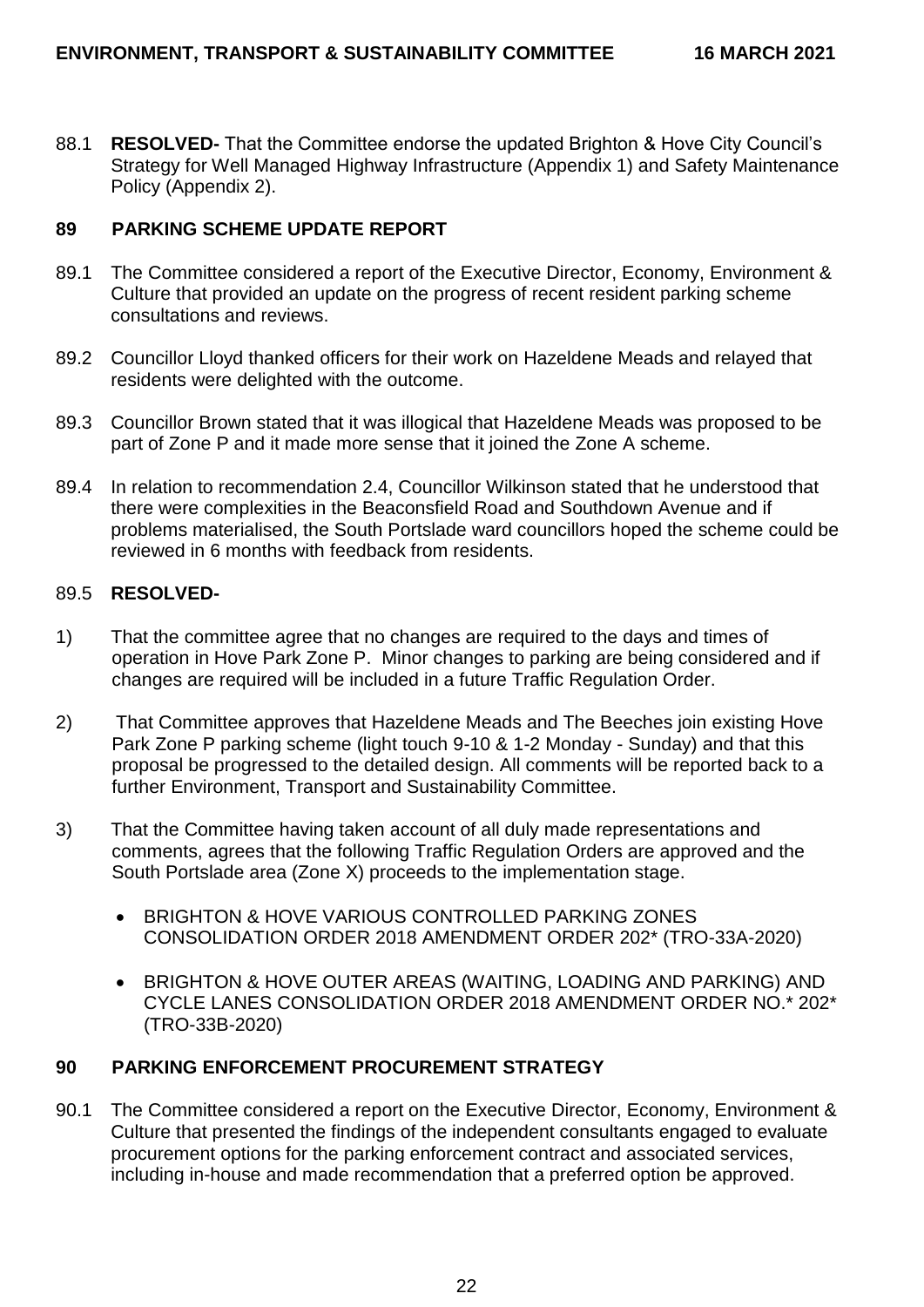- 90.2 Councillor Williams moved a motion to add a recommendation 2.2 and 2.3 as shown in bold italics below:
	- 2.1 That the Committee agrees to proceed with option three of the procurement strategies set out in the independent consultant's report and in the main body of this report which was endorsed as the preferred option by the Procurement Advisory Board.

# *2.2 That the contract be awarded for an initial period of 3 years, with a possible extension of up to 2 years.*

### *2.3 That during the initial 3-year phase, officers explore options to bring the entire enforcement contract in-house.*

- 90.3 Councillor Appich formally seconded the motion.
- 90.4 In relation to the amendment, Councillor Hills stated that the Procurement Advisory Board (PAB) had supported the Independent Consultant findings and to repeat the process as soon as the contract started did not seem a sensible use of limited resources.
- 90.5 Councillor Williams stated that PAB was just an advisory body and she was reluctant to give up the in-house option when it could realise good value for money.
- 90.6 The Head of Parking Services stated that the review had been very rigorous and had taken 18 months to complete. That represented significant work for the team that had led to the temporary pause of the modernisation programme and it was his view that to restart the review when it was only just complete would be cause for concern for ongoing service delivery.
- 90.7 Councillor Williams stated that the review would be less intensive as it could encompass and build upon what had already been learned.
- 90.8 The Chair then put the motion to the vote that failed.
- 90.9 The Chair then put the recommendations to the vote that were agreed.

# 90.10 **RESOLVED-**

1) That the Committee agrees to proceed with option three of the procurement strategies set out in the independent consultant's report and in the main body of this report which was endorsed as the preferred option by the Procurement Advisory Board.

# **91 POTS, TUBS & TRAYS RECYCLING (EXEMPT CATEGORY 3)**

91.1 As per minute 82

# **92 PARKING ENFORCEMENT PROCUREMENT STRATEGY (EXEMPT CATEGORY 3)**